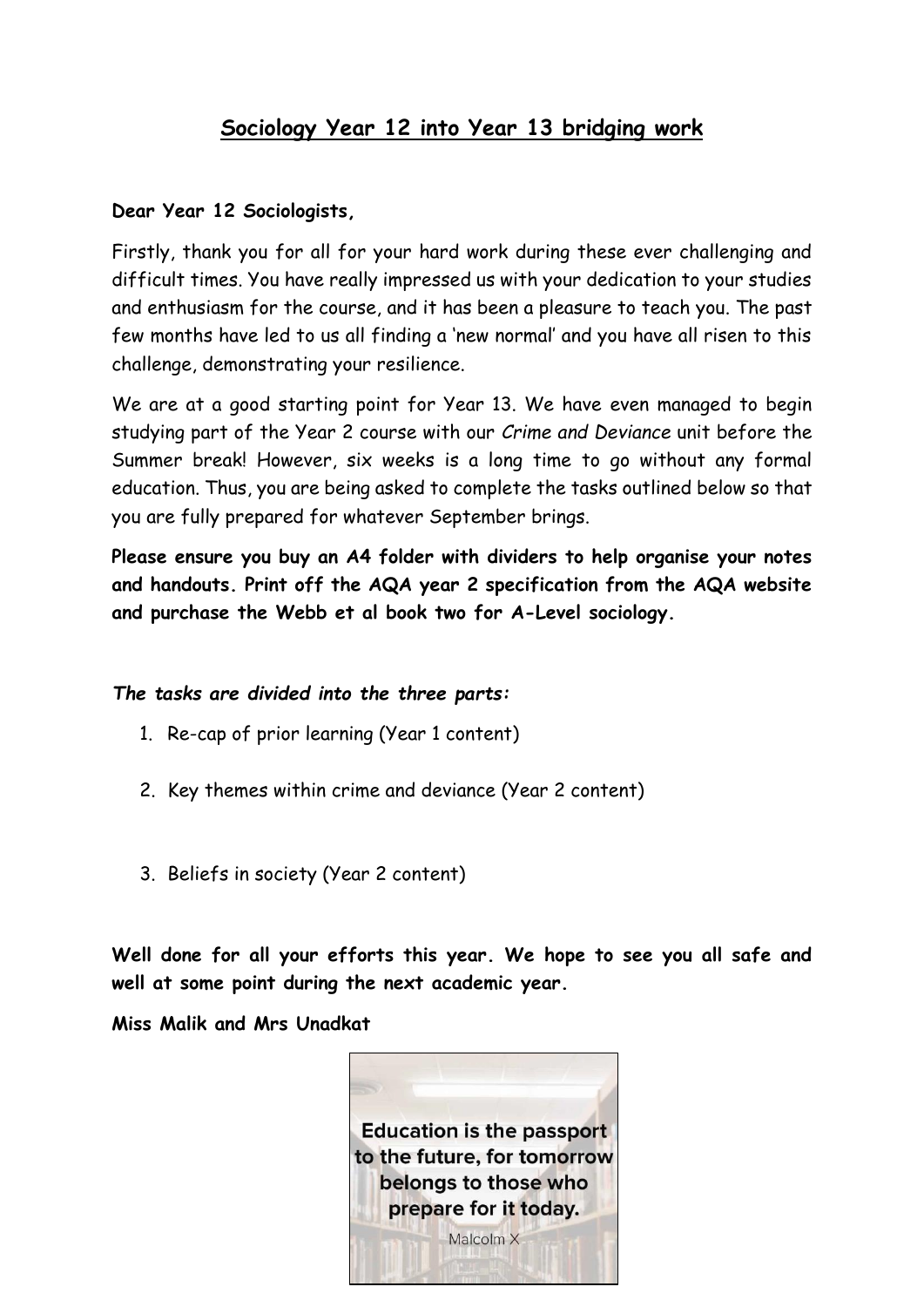## **Revision of Year 1 content**

# **Listen to this podcast on sociological theories on the role of the family and answer the questions below:**

All Sociology take1 (scroll down to press play):

[https://anchor.fm/allsociology/episodes/1-Sociological-theories-on-the-role-of-the](https://anchor.fm/allsociology/episodes/1-Sociological-theories-on-the-role-of-the-family-e7tn9k)[family-e7tn9k](https://anchor.fm/allsociology/episodes/1-Sociological-theories-on-the-role-of-the-family-e7tn9k)

- 1. What is the role of the family according to functionalists?
- 2. What is the organic analogy?
- 3. What is anomie?
- 4. According to Murdock what four functions do the nuclear family perform?
- 5. How does Parsons refer to the gender roles of men and women?
- 6. How would you describe the views of the New Right?
- 7. What is the role of the family according to Marxist sociologists?
- 8. What type of theory is Marxism?
- 9. What does Engles mean by inheritance of property?
- 10. How is Zaretsky's theory of a 'safe-haven or sanctuary' similar and different to Parsons theory of the warm bath?
- 11. What does Althusser mean when he says the family is part of the ideological state apparatus?
- 12. How do feminists view the nuclear family?
- 13. What laws/policies have improved the position of women in society?
- 14. How do the different branches of feminism view the family?

# **Listen to this podcast on sociological theories on the role of education and answer the questions below:**

allsociology take1 (scroll down to press play):

[https://anchor.fm/allsociology/episodes/2-Sociological-theories-on-the-role-of](https://anchor.fm/allsociology/episodes/2-Sociological-theories-on-the-role-of-education-e8ge0j)[education-e8ge0j](https://anchor.fm/allsociology/episodes/2-Sociological-theories-on-the-role-of-education-e8ge0j)

- 1. What is meant by the term *meritocracy*? How does this link to the functionalist view of the role of education?
- 2. What function(s) does the education system perform according to functionalists?
- 3. According to Durkheim, school is like society in miniature what does this mean?
- 4. What does Parsons mean by school acting as a bridge?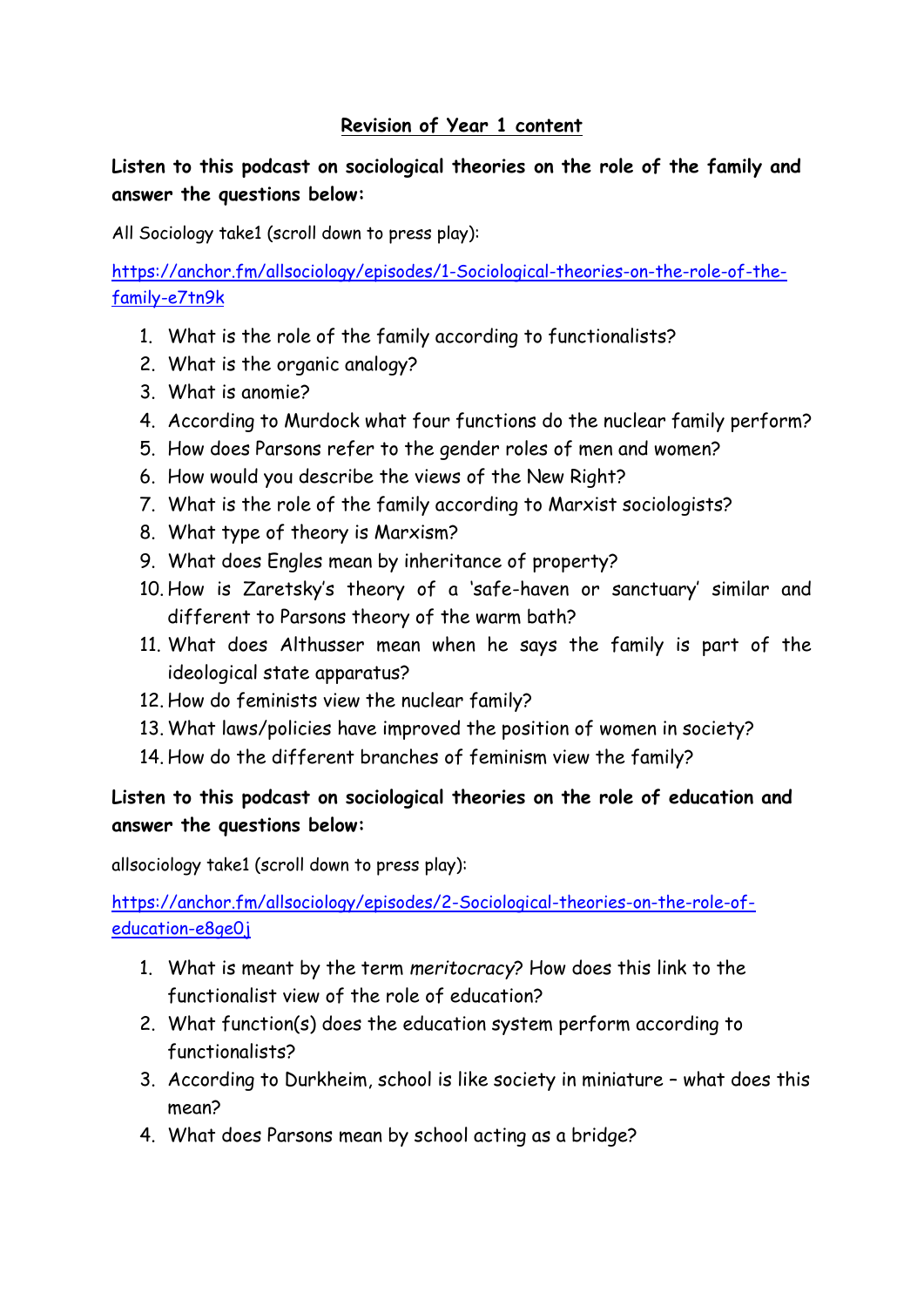- 5. What function(s) does the education system perform according to Marxists? Why do they argue that meritocracy is a myth?
- 6. What does Althusser mean when he says education acts as an ideological state apparatus?
- 7. What is the correspondence principle? Who coined this term?
- 8. How can we criticise the Marxist view?
- 9. What function(s) does the education system perform according to feminists?
- 10. Why was the 1988 Education Reform Act significant?
- 11. How does gender role socialisation occur in school?
- 12. What is the hidden curriculum?

**Some other useful sociological podcasts can be found here**[: https://www.spreaker.com/show/the-sociology](https://www.spreaker.com/show/the-sociology-show?fbclid=IwAR2AQtkADAFng59AOCwzKV-A9CZuGlBcyzrZr-p732rgT7NSkeaGdnBZlTg)[show?fbclid=IwAR2AQtkADAFng59AOCwzKV-A9CZuGlBcyzrZr-p732rgT7NSkeaGdnBZlTg](https://www.spreaker.com/show/the-sociology-show?fbclid=IwAR2AQtkADAFng59AOCwzKV-A9CZuGlBcyzrZr-p732rgT7NSkeaGdnBZlTg)

# **Crime and Deviance and wider themes in sociology**

**1.Listen to the following podcast on sociological theories of crime and deviance and summarise key points (forward to 10 mins 30 seconds and listen from then onwards)**

[https://anchor.fm/allsociology/episodes/12-Sociological-theories-of-Crime--Deviance](https://anchor.fm/allsociology/episodes/12-Sociological-theories-of-Crime--Deviance-ecb5ed)[ecb5ed](https://anchor.fm/allsociology/episodes/12-Sociological-theories-of-Crime--Deviance-ecb5ed)

**2.Choose two of the following debates and create an A3 page or scrapbook to summarise your research.** Use internet research, newspaper articles or documentaries to structure your thinking. Browse the [Sociology Review](http://my.dynamic-learning.co.uk/MyDynamicLearning.aspx)  [Magazines](http://my.dynamic-learning.co.uk/MyDynamicLearning.aspx) for articles which will support your scrapbook. Ensure that you provide evidence for both sides of the debate:

**Debate one**: Does prison work?

**Debate two**: Are criminals born or made?

**Debate three**: Does religion still matter?

**Debate four:** Are class, ethnicity and gender still relevant in 21<sup>st</sup> Century?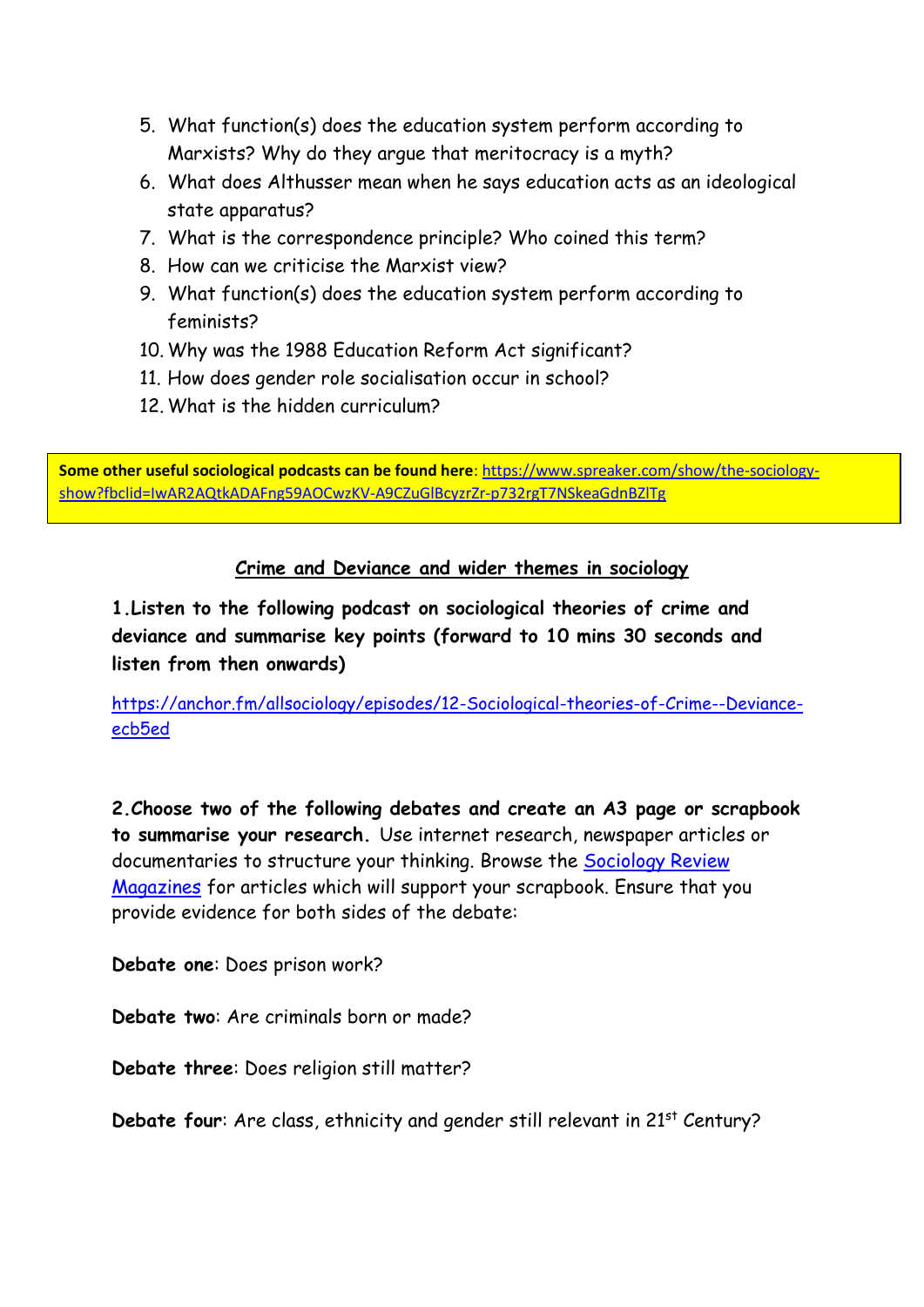**3**.Watch at least **two** of the documentaries listed below which relate to key themes in sociology. Write a brief summary of how the documentary relates to one or more of the units we have studied (at least 2 paragraphs). Some of the scenes you see may be distressing.

**Stephen: the murder that changed a nation – BBCiplayer** [https://www.bbc.co.uk/iplayer/episode/b0b09dss/stephen-the-murder-that](https://www.bbc.co.uk/iplayer/episode/b0b09dss/stephen-the-murder-that-changed-a-nation-series-1-1-the-loss-of-joy)[changed-a-nation-series-1-1-the-loss-of-joy](https://www.bbc.co.uk/iplayer/episode/b0b09dss/stephen-the-murder-that-changed-a-nation-series-1-1-the-loss-of-joy)

## **Will Britain ever have a Black Prime Minister? - BBCiplayer**

[https://www.bbc.co.uk/iplayer/episode/b0834rgs/will-britain-ever-have-a](https://www.bbc.co.uk/iplayer/episode/b0834rgs/will-britain-ever-have-a-black-prime-minister)[black-prime-minister](https://www.bbc.co.uk/iplayer/episode/b0834rgs/will-britain-ever-have-a-black-prime-minister)

#### **Thatcher – A very British revolution – BBCiplayer**

[https://www.bbc.co.uk/iplayer/episode/m0005br9/thatcher-a-very-british](https://www.bbc.co.uk/iplayer/episode/m0005br9/thatcher-a-very-british-revolution-series-1-1-making-margaret)[revolution-series-1-1-making-margaret](https://www.bbc.co.uk/iplayer/episode/m0005br9/thatcher-a-very-british-revolution-series-1-1-making-margaret)

#### **Black and British: A Forgotten History – BBCiplayer**

[https://www.bbc.co.uk/iplayer/episode/b084ndpt/black-and-british-a](https://www.bbc.co.uk/iplayer/episode/b084ndpt/black-and-british-a-forgotten-history-4-the-homecoming)[forgotten-history-4-the-homecoming](https://www.bbc.co.uk/iplayer/episode/b084ndpt/black-and-british-a-forgotten-history-4-the-homecoming)

#### **Crime: Are we tough enough? – BBCiplayer**

[https://www.bbc.co.uk/iplayer/episode/m000dv36/crime-are-we-tough-enough](https://www.bbc.co.uk/iplayer/episode/m000dv36/crime-are-we-tough-enough-series-1-5-the-trial)[series-1-5-the-trial](https://www.bbc.co.uk/iplayer/episode/m000dv36/crime-are-we-tough-enough-series-1-5-the-trial)

## **Beliefs in society**

#### **1.Please define the following key terms:**

- Secularization
- Theodicy of dispriviledge
- Hegemony
- Organic intellectuals
- Civil religion
- Sects and cults
- Protestant work ethic

#### **2.Religion: Crash Course Sociology**